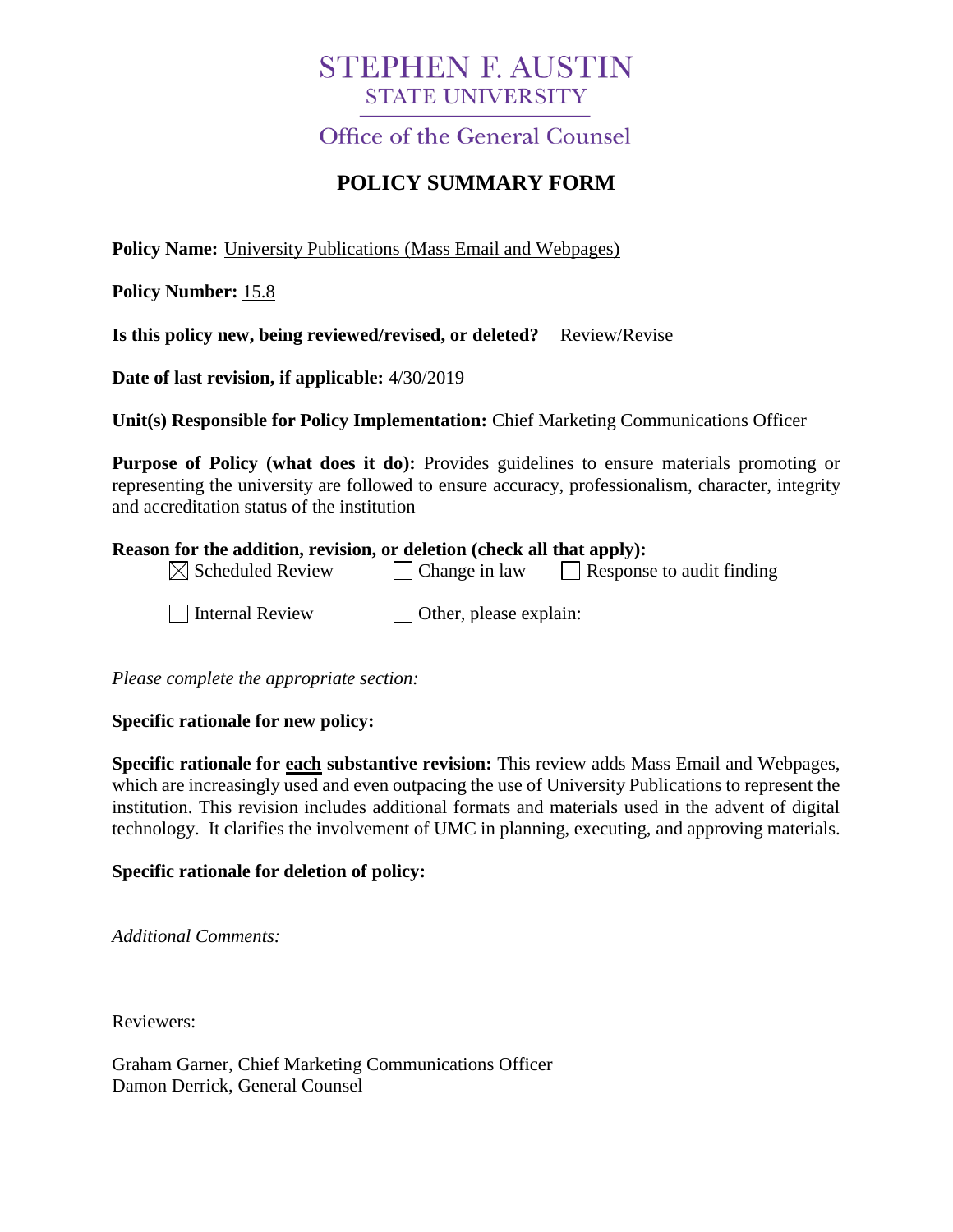### **University Publications, Mass Email, and Webpages**

**Original Implementation:** March 15, 1977 **Last Revision:** April 30, 2019*12, 2022*

To assure that communication to the general public contains accurate and current information and presents, through both content and appearance, a professional image that properly reflects the character, integrity, and accreditation status of the institution, official*Official* university publications, *mass emails*, webpages and non-broadcast-video presentations-intended for offcampus distribution,*to promote* or on-campus distribution to non-*represent the* university individuals or groups (those not employed by or enrolled in the university),*its activities* must be approved by *the Division of* University Marketing Communications prior to printing or electronic distribution. Communication intended solely for students and/or university employees is not subject to this approval policy. *or publication to ensure accuracy, professionalism, character, integrity and accreditation status of the institution.* 

Examples of communication*communications* that must be submitted for approval include academic bulletins*, though are not limited to*, brochures, flyers, invitations, pamphlets*mass emails*, handbooks, newsletters, program announcements, advertising (newspaper, magazine, radio, television, online, billboards, posters, etc.)*,* and publications for intercollegiate athletics (media guides, programs, newsletters, etc.).

This approval policy applies to publications printed*While such materials must be reviewed* by oncampus or off-campus printers*the Division of University Marketing Communications, the university prioritizes materials directly related to*, and departments using desktop publishing or video equipment.*which display proven progress toward, student recruitment, enrollment and donor relations.*

*University communication and marketing efforts must be planned, executed, or approved by the Division of University Marketing Communications.* Review may include any or all of the following: writing*copywriting*, editing, *formatting, coding, web design,* layout and graphic design, videotaping*photographing, video recording*, video editing, and assessing visual and audio content. Assistance with scheduling and purchasing advertising placements, preparing specifications required for competitive bidding, and coordinating production schedules and delivery with outside vendors also may be provided.

Without approval of the materials from *the Division of* University Marketing Communications, university procurement will not issue a purchase order for advertising or off-campus printing services.

15.8 University Publications **Page 1 of 2** Page 1 of 2 Prior to submission to University Marketing Communications for approval, a publication or advertisement should be reviewed and approved in writing (use Approval for Printing form available on the University Marketing Communications website) by the appropriate authorities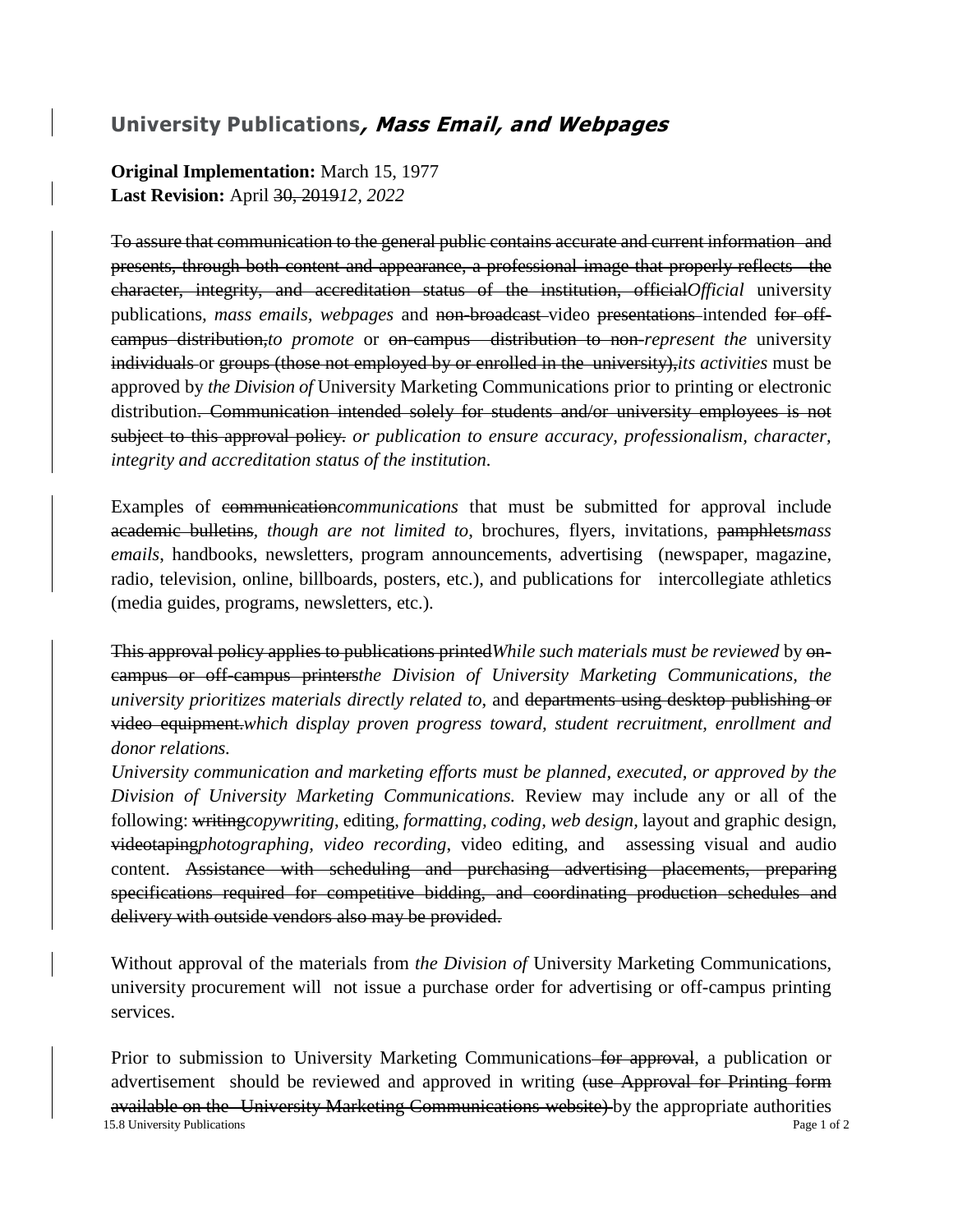within the department and division. *Once internally approved, the department, office, or division must submit the piece for final approval through the Division of University Marketing Communication's online service desk.*

Allow at least 10 working days for *the Division of* University Marketing Communications to review materials, but it is strongly encouraged that materials be submitted well in advance of publication or printing deadlines, as revisions may be required *and also may include a redesign by University Marketing Communications*.

Upon approval by *the Division of* University Marketing Communications, the head*designee* of the originating department or a designee will*may* work directly with *the SFA Graphic Shop, the Division of* University Printing Services*Marketing Communications* or Procurement and Property Services to initiate the printing process. If an off-campus printer is used and competitive bidding is required, *the Division of University Marketing Communications and/or* Procurement and Property Services will develop specifications and secure bids as required by the Best Value Procurement Policy*policy* (17.1).

Materials submitted to University Printing Services*the SFA Graphic Shop* or Procurement and Property Services without proper approval will be returned to the originating department. If a department uses its own equipment or an outside vendor to print a publication or produce radio and television advertisements or video presentations, University Marketing Communications must authorize printing*, publication,* or distribution.

The president may authorize individual exemptions to the university publications*this* policy. Such a request must be made in writing to the executive director*chief marketing communications officer of the Division* of University Marketing Communications.

All university publications should clearly reflect the date the publication is produced or initially distributed. This includes publications sponsored by or purchased for distribution by the university or released by research firms, consulting firms or other private institutions under contract with the university. This does not include correspondence, memos or other routine forms.

#### **Cross Reference:** None

**Responsible for Implementation:** Vice President for University Advancement*Chief Marketing Communications Officer*

**Contact for Revision:** Executive Director of University*Chief* Marketing Communications *Officer*

15.8 University Publications **Page 2 of 2** Page 2 of 2 **Forms:** Approval for Printing (available from University Printing Services*the SFA Graphic Shop*)